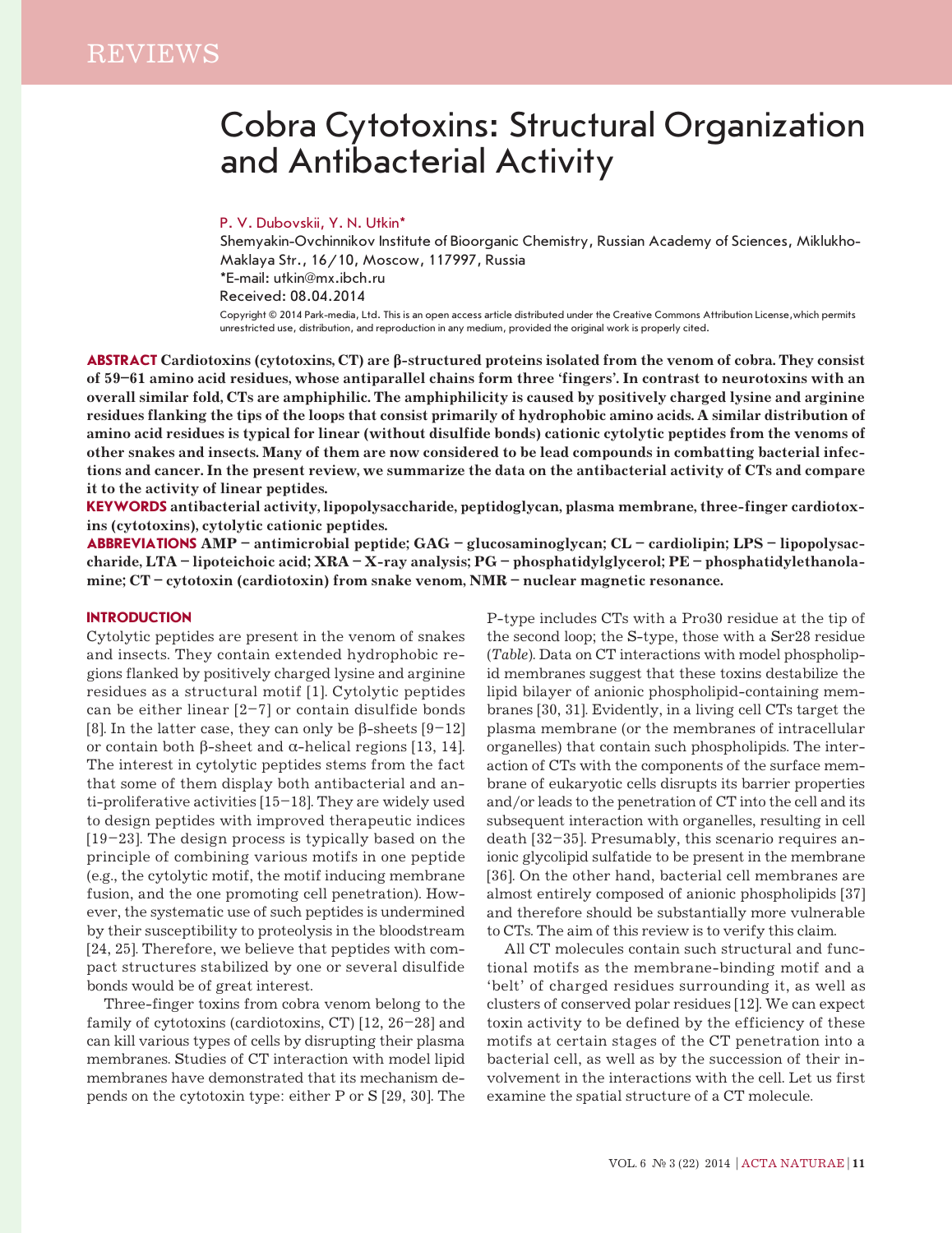#### **REVIEWS**

| Cobra species,<br>Naja | Abbreviation         | Alternative<br>names             | ID <sup>1</sup> | $I/II^2$     | $S/P^3$      | HTL <sup>4</sup> | Net positive<br>charge<br>(neutral)<br>pH) | Method     | PDB code <sup>5</sup> |
|------------------------|----------------------|----------------------------------|-----------------|--------------|--------------|------------------|--------------------------------------------|------------|-----------------------|
| N. mossambica          | M1                   | CTX: IIb, VII1<br>$CT-1$         | P01467          | I            | $\mathbf{P}$ | 3.4              | 8                                          | <b>NMR</b> | 2CCX                  |
|                        | M <sub>3</sub>       | CTX VII4<br>$CT-4$               | P01470          | $\mathbf{I}$ | S            | 1.0              | <b>10</b>                                  | <b>XRA</b> | 1CDT                  |
| N. atra                | A1                   | $CTX:-1, I$<br>$CT:-1(CX1)$      | P60304          | II           | S            | 12.5             | $\overline{7}$                             | <b>NMR</b> | 2CDX                  |
|                        | A <sub>2</sub>       | $CTX:-2, II$<br>$CT:1A, -2(CX2)$ | P01442          | $\mathbf{I}$ | S            | 12.9             | 8                                          | <b>NMR</b> | 1CRF<br>1CRE          |
|                        | A3                   | $CTX:-3$ , III<br>$CT-3$         | P60301          | $\rm II$     | $\mathbf P$  | 11.7             | 9                                          | $\rm NMR$  | 2CRT, 2CRS            |
|                        |                      |                                  |                 |              |              |                  |                                            | <b>NMR</b> | 1102                  |
|                        |                      |                                  |                 |              |              |                  |                                            | <b>XRA</b> | 1H0J                  |
|                        |                      |                                  |                 |              |              |                  |                                            | <b>XRA</b> | 1XT3                  |
|                        |                      |                                  |                 |              |              |                  |                                            | <b>XRA</b> | 2BHI                  |
|                        | A <sub>4</sub>       | $CTX:-4, IV$<br>$CT: -4$         | P01443          | $\mathbf{I}$ | S            | 12.9             | 9                                          | <b>NMR</b> | 1KBT<br>1KBS          |
|                        | A4b                  | $CTX: -A4b: -T$<br>$CT: D-1: -5$ | P07525          | II           | S            | 9.8              | 9                                          | <b>NMR</b> | 1CHV                  |
|                        | A6                   | CTX:6, N<br>$CT:-6, N$           | P80245          | $\mathbf I$  | $\mathbf{P}$ | 9.3              | 8                                          | <b>XRA</b> | 1 <sub>UG4</sub>      |
| N. oziana              | <b>CII</b><br>(CTII) | $CT-2$                           | P01441          | $\rm II$     | $\mathbf P$  | 16.3             | 10                                         | <b>NMR</b> | 1CB9, 1CCQ            |
|                        |                      |                                  |                 |              |              |                  |                                            | <b>NMR</b> | 1FFJ                  |
|                        | <b>CTI</b><br>(CTI)  | $CT-1$                           | P01451          | II           | S            | 8.9              | $6\phantom{1}6$                            | <b>NMR</b> | 1RL5                  |
|                        |                      |                                  |                 |              |              |                  |                                            | <b>NMR</b> | 1ZAD                  |
| N. pallida             | Tg                   | CTX: gamma<br>$CT-1$             | P01468          | I            | $\mathbf P$  | 3.4              | 9                                          | <b>NMR</b> | 1CXO                  |
|                        |                      |                                  |                 |              |              |                  |                                            | <b>XRA</b> | 1TGX                  |

## Cardiotoxins: properties and conformational characteristics

1 Code of the amino acid sequence in the Swiss-Prot database of protein structures (www.uniprot.org).

2 Classification into CT Group I and II is based on the presence of either two Pro (Group I) or a single Pro (group II) residues in the loop I sequence.

 $3$ Classification of CT into S- and P-type is based on the presence of the S28 and P30 residues, respectively, at the end of loop II.

4 Residues 5-11, 24-37, 46-50 and the Kyte-Doolittle hydrophobicity scale were used for calculations, a higher value corresponds to a higher hydrophobicity of the HTL.

5 Protein structure database PDB (www.rcsb.org/pdb/home/home.do).

# **SpaTial structure of a CT molecule**

The researchers working at the Shemyakin-Ovchinnikov Institute of Bioorganic Chemistry of the Russian Academy of Sciences have made a significant contribution to the elucidation of the spatial structure of CT molecules, which has been discussed in several papers [30, 38–40] and reviews [12, 23, 27]. Herein, we present a brief overview. CTs are characterized by a high degree of homology of their amino acid sequences. *Figure 1* shows the alignment of CT amino acid sequences, whose spatial architecture was determined by X-ray diffraction or NMR. *Table* lists the supplementary data (references, short names, charges of these toxins, etc.).

All CTs are β-sheet proteins with three-finger folding [41] (*Fig. 2*). Four disulfide bonds formed by eight cysteine residues are the conserved elements of their spatial architecture (*Fig. 1*). It should be noted that the Asn60 residue, located in the immediate vicinity of the last cysteine residue that is conserved in all CTs, plays an important structural role. The side chain of this residue participates in three hydrogen bonds in the hydrophobic core of the molecule.

CT loops are formed by the antiparallel strands of the β-sheets (*Fig. 2*). The sizes of the β-sheets, small (formed by two strands of loop I) and large (formed by both strands of loops II and III), and their twist are sim-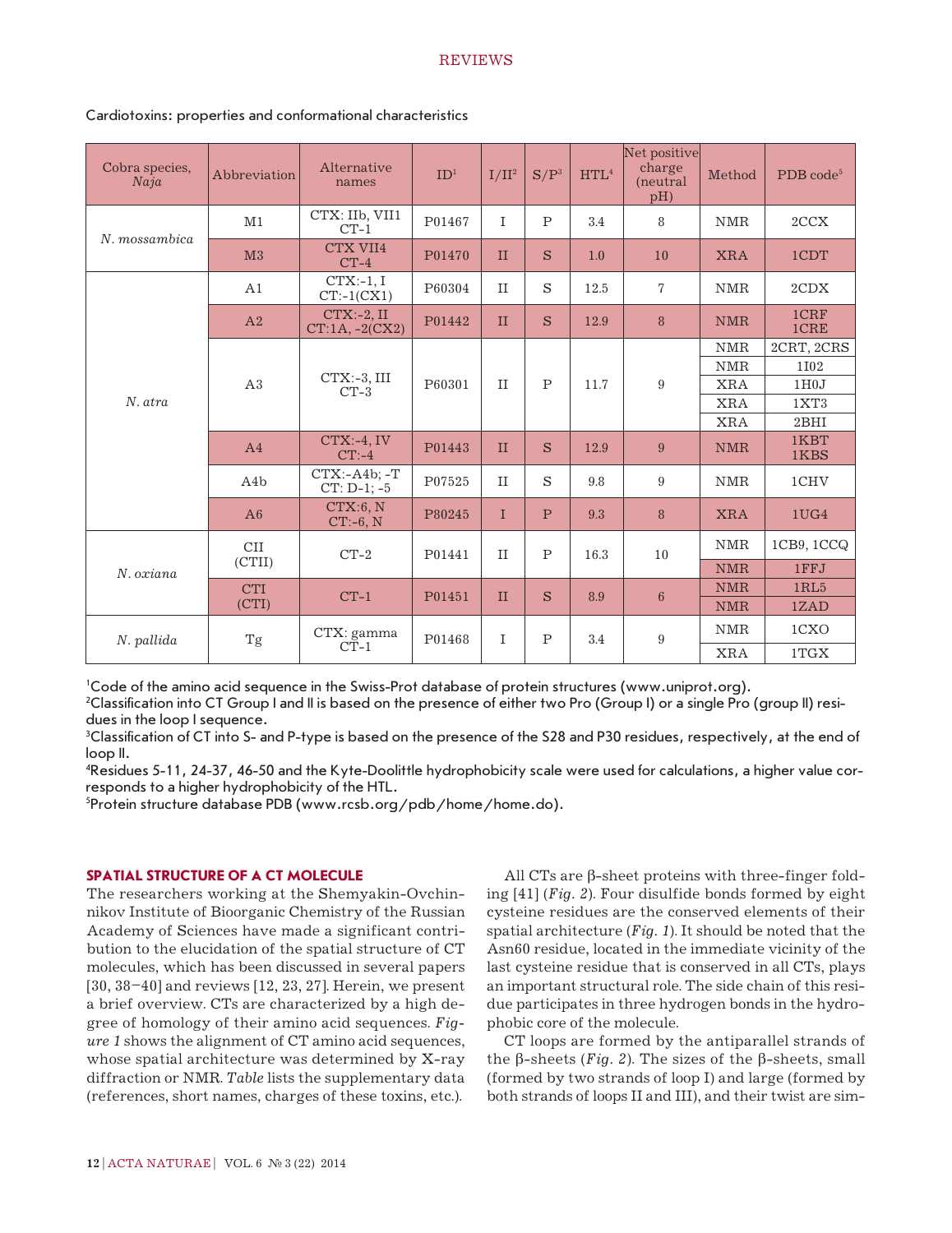

Fig. 1. Alignment of the amino acid sequences (cysteine residues are shown in bold) of CTs whose spatial structures have been determined by NMR or X-ray analysis (*Table*). Codes of the corresponding structures in the PDB bank are shown on the left. Sequences of asterisks, colons, and dots indicate the following residues: conservative, close and more distant in terms of properties, respectively. Disulfide bonds (B1 to B4) are designated by brackets above the sequence. The secondary structure is given below: sections of antiparallel chains are indicated by arrows under which the boundaries (residue number) of their formation are marked

ilar in different CTs. Dissimilarities in the structures of different CTs are observed in regions with irregular structures, i.e. at the tips of loops I and II. In Group I CTs (this group includes CTs with two Pro residues at the tip of the loop I), this loop is bent (*Fig. 2A*) and has a 'banana-twist' shape [42]. It is achieved through two Pro residues at the tip of loop I (the first of which (Pro8) is present in the *cis*-configuration) and type VIa rotation (stabilized by hydrogen bonds between 10 HN ...  $O = C$  7 and side chain NH of the Gln5 residue and C=O of residue 7). In Group II CTs (this group includes CTs with one Pro8 residue at the tip of loop I), this loop is more extended (*Fig. 2A*).

An interesting feature of CTs is the  $\Omega$ -shape of the loop II tip (*Fig. 2A*). NMR spectroscopy revealed that this region binds a water molecule with a long lifetime of the bound state [43]. This molecule may participate in up to three hydrogen bonds: with one of the amide protons of loop II and with two carbonyl groups of the polypeptide backbone of this portion of the molecule.

The loop III structure is the most conserved one in all CTs. It starts with residues 40–45 (numbers are given for a CT built of 60 amino acid residues) that form a cross-turn with a right twist (*Fig. 2A*). It connects the external polypeptide chains of the three-stranded β-sheet. Residues 46–49 at the tip of loop III form a type I β-turn. Residues 49–54 form an antiparallel strand structure with residues 20–26. It is interesting to note that the length of this final strand is strictly identical in all known structures of CTs [12].

The tips of the loops play the crucial role in the interactions of CTs with detergent micelles and lipid membranes [38, 44]. They form a membrane-binding CT motif (*Fig. 2A*). The degree of hydrophobicity of the residues in this motif can serve as a more subtle basis for CT classification (*Table*, column HTL) [23] than the previously proposed subdivision of CTs into the S- and P-types [29].

In general, the overall positive charge of a CT molecule ranges from 4 to 12 [23]. The difference is due to variations in the ratio between the negatively charged amino acids residues (aspartic and glutamic acids) and the positively charged lysine and arginine residues (*Fig.*  2B). The latter mediate the interactions of CTs with the cell surface polyanionic glycopolymers of animal cells, glycosaminoglycans (GAGs) [45]. Charge distribution in a CT molecule defines the corresponding association constant [46].

The biological effect of CTs on various types of cells is mediated by: 1) the interaction with the components of the cell wall (if any) and the plasma membrane; 2) penetration into a cell; and 3) the subsequent interaction with cellular organelles.

#### **Antibacterial activity of CTs**

The venoms of snakes and insects have long been considered to be a source of various biologically active compounds [47–55], including antibacterial ones. The low incidence of infections in snake bite wounds is a clear indication that the venom includes antibacterial compounds [56]. It was assumed that such activity is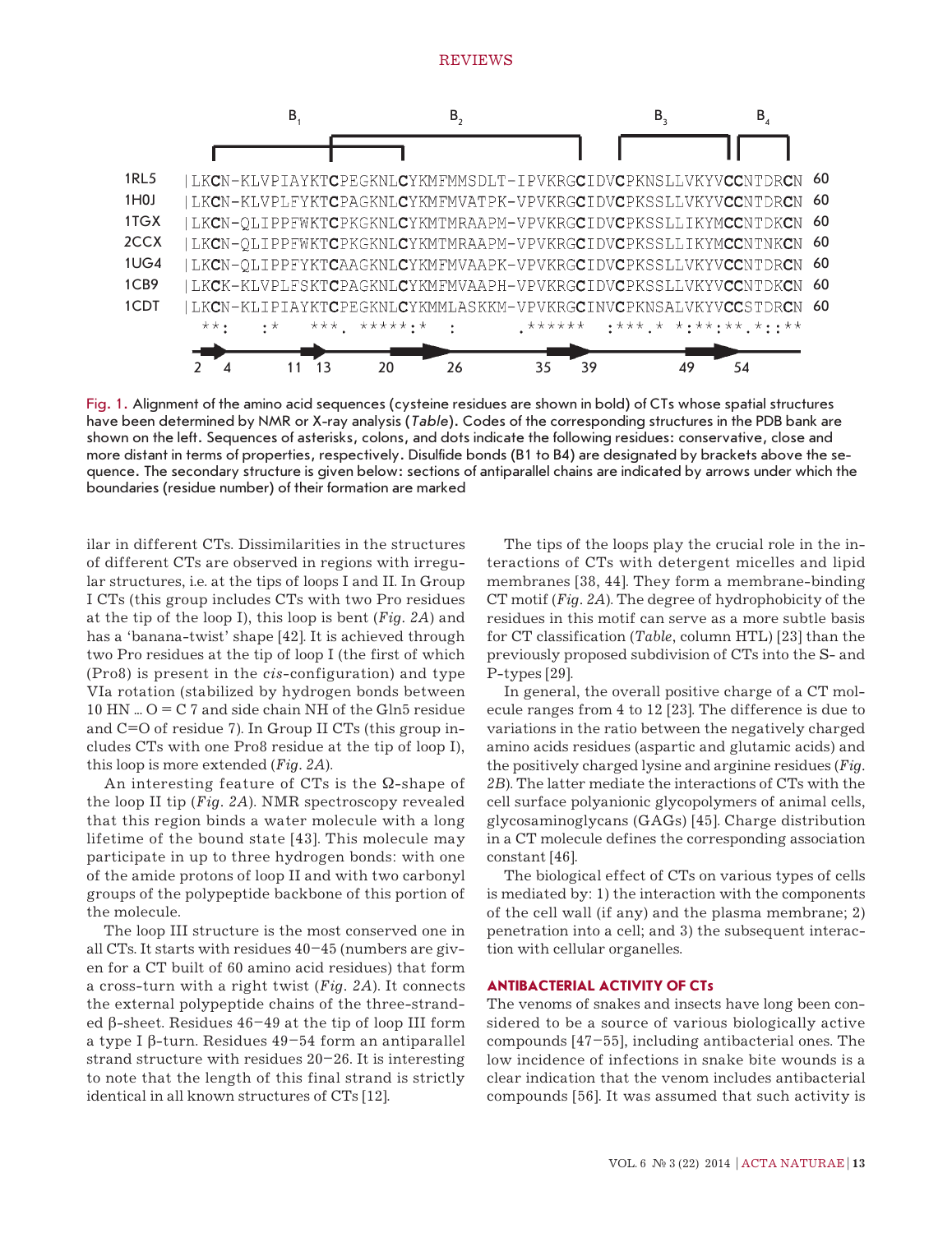

ture of CTs. A – superposition of structures of cytotoxins from *Fig. 1* (details are also given in *Table*) based on the elements of their secondary structure (strands of antiparallel -structure are shown in bold). The loops are numbered with Roman numerals. The dotted line shows the boundary between the membrane and water established by NMR in the model system [38]. The numbers of amino acid residues located at this boundary (according to [38]) are given next to the line. Superposition of residues from the first and the second loops is shown at the bottom of the set (only for the crystal structures from the set). For loop I, the superposition of Group I CTs (characterized by the presence of two Pro residues at the tip of the loop) and Group II CTs (single residue at the tip of the loop Pro) is given. Heavy atoms of the side chain Pro residues are displayed. A water molecule is shown in the center of loop II (formation of its hydrogen bonds: see text for details). B – distribution of positive (Lys, Arg, His residues, *top*, end groups of residues are marked with a "+", in blue) and negative (Asp, Glu, residues, *bottom*, end groups of the side chains of these residues are marked with a "-" in a circle, red) charges, exemplified by the structures of CT2 of *N. oxiana* (*left*) and CT1 of *N. oxiana* (*right*). The set of PDB codes is shown below (representing the structure #1 from the set of 20 deposited structures). Residues of the polypeptide backbone, forming a membrane motif, are shown in gray

Fig. 2. Detailed spatial struc-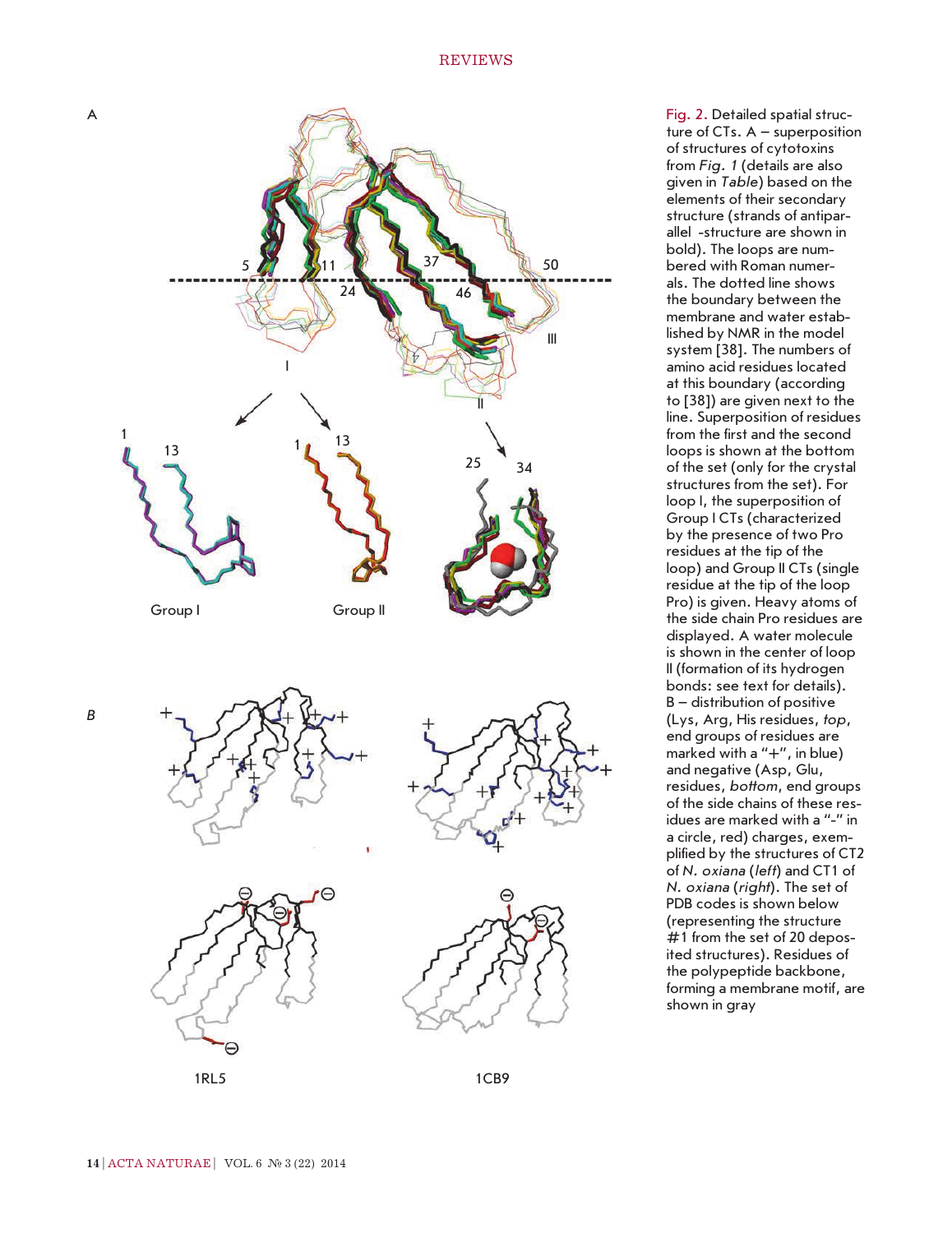required to protect snakes from bacteria of their preys [57].

Studies of whole venoms of several snake species revealed their antibacterial activity [58, 59]. For example, the venoms of some African and Asian cobras (genus *Naja*) and some Australian elapids (*Notechis scutatus*, *Pseudechis australis*) display a very prominent antibacterial effect, especially against *Aeromonas hydrophila* [59]. The venoms of one Asian (*N. oxiana*) and one African (*N. melanoleuca*) cobras are an exception and do not display this activity. Gram-negative bacteria of genus *Escherichia coli* show the highest resistance to the effects of all venoms. Gram-negative *Pseudomonas aeruginosa* and Gram-positive *Bacillus subtilis* are less resistant. Gram-positive cocci *Staphylococcus aureus* and Gram-negative bacteria *A. hydrophila* are the most resistant ones. These data show that the venoms affect both Gram-negative and Gram-positive bacteria. In an earlier study [57], it was suggested that *L*-amino acid oxidase, a protein with a molecular weight of ~ 140 kDa present in the venom, is responsible for its antibacterial activity. Later, a number of oxidases from the venoms of different snakes were found to have antibacterial activity (e.g., [60, 61]).

Studies of the antibacterial activity of whole insect and snake venoms against relatively stable *E. coli* bacteria demonstrated increasing efficiency in the series of *Crotalus adamanteus* < *Vipera russellii* << *N. naja sputatrix < Apis mellifera* (honeybee) [62]. According to electron spectroscopy data, the plasma membrane is the main target. Studies of antibacterial activity in a number of snake, scorpion, and bee venoms against Gram-negative bacterium *Burkholderia pseudomallei* showed that the venoms of snakes *C. adamanteus, Daboia russelli russelli, Agkistrodon halys, P. australis, Bungarus candidus,* and *Pseudechis guttatus* display a high activity comparable with that of chloramphenicol and ceftazidime [63]. This remarkably high activity is attributed to the presence of proteins with enzymatic activity, *L*-amino acid oxidase and phospholipase A2, in the venom. It is believed that the oxidative activity of *L*-amino acid oxidase produces hydrogen peroxide that kills bacteria. Introduction of hydrogen peroxide interceptors, such as catalase, abolished the antibacterial activity of the enzyme [64]. Phospholipase A2 cleaves phospholipids, causing membrane permeabilization [65].

The first paper on the antibacterial activity of CT was published in 1968 [66]. It has been reported that a CT extracted from the venom of ringhals *Hemachatus haemachatus* (family *Elapidae*) inhibited *S. aureus* at a concentration of 50 µg/mL. The amino acid sequence of CT was not established at the time. It was known only that the protein has a molecular weight of  $\sim$  7 kD and contains four disulfide bonds.

More detailed information on the antibacterial activity of CTs has been obtained later. In particular, it was found that the CT P4 (amino acid sequence unknown) from *N. nigricollis* is active against several Gram-positive bacteria: *B. subtilus, Micrococcus flavus, Sarcina lutea* [67]. The minimal inhibitory concentrations were in the range of  $1.6-6.25 \mu g/mL$ . The CT, however, was inactive against Gram-negative bacteria and other microorganisms (yeast, fungi). It can be assumed that CT targets bacterial membranes that contain substantial amounts of anionic phospholipids. Many cytolytic peptides, such as melittin [68] latarcins [69, 70], vaprines [71, 72], and cathelicidin [73], can disrupt the membrane at similar concentrations. Another CT, namely CT3 from *N. atra* (otherwise known as A3, *Table*), has been active not only against Grampositive (*S. aureus*), but also against Gram-negative (*E. coli*) microorganisms [74], even though previous reports indicated no activity for whole *N. atra* venom against *E. coli* [61]. These differences may be explained by the peculiarities of the individual *E. coli*  strains that were used in the cited papers. These can only be the differences in the lipopolysaccharide layer of these bacteria (its outer O-antigen portion consisting of branched polysaccharides). Chen *et al*. [74] presented electron microscopy images of bacteria before and after interaction with CT3. It can be seen that the toxin causes characteristic damage to the plasma membrane (protrusions, bubbles and cracks) and, therefore, penetrates through the lipopolysaccharide (LPS) layer. This may occur by substitution of  $Ca^{2+}$ ions in the phosphate groups of lipid A via the interaction between the charged side chains of the lysine residues of the toxin and the phosphate groups of lipid A of the LPS, followed by loosening of this layer [75]. An alternative mechanism of cell penetration for antimicrobial peptides through LPS is self-promoted uptake, typical of linear (containing no disulfide bonds) AMPs, such as cecropins [76, 77]. Binding of these peptides to LPS facilitates their penetration into the plasma membrane and increases their membrane-permeabilizing ability. In the case of CT3, some of the molecules remain bound to the LPS, providing other ones with a passage into the plasma membrane. This was demonstrated in experiments with a fluorescent dye leakage from the liposomes formed by phospholipids, whose composition corresponded to that of the phospholipids of the plasma membrane of the bacteria under study [78]. Pre-incubation of CT3 with LPS reduced dye leakage. Thus, the cell wall of Gram-negative bacteria is the major obstacle to the penetration of CTs into the plasma membrane. The high proportion of anionic phospholipids in the plasma membrane enables its destruction by CT molecules. Since the plasma mem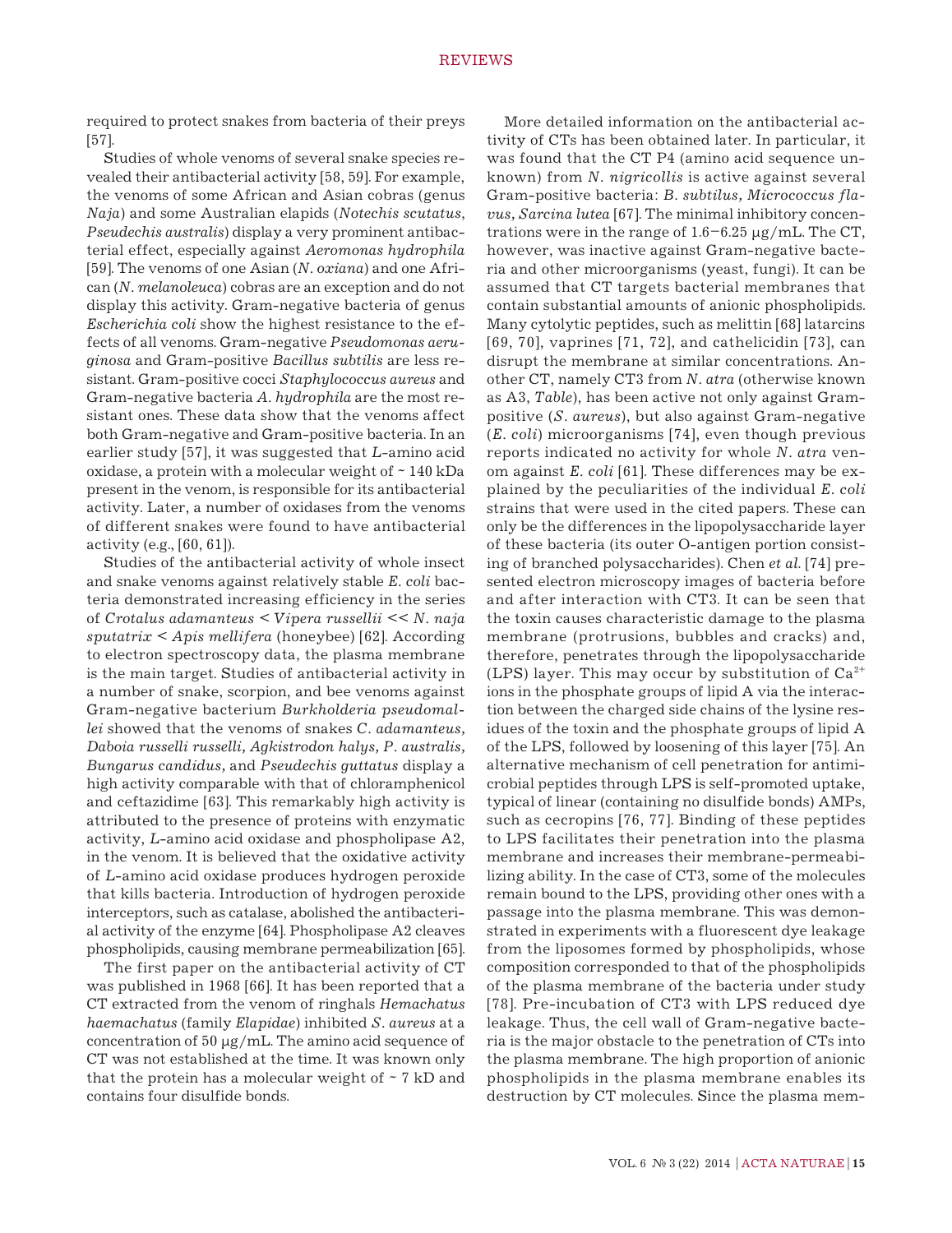brane is associated with important cellular functions such as respiration, transportation, osmoregulation, lipid synthesis and others, the loss of its integrity results in cell death [74, 78].

The interaction of CT3 with the cell walls of Grampositive bacteria (mainly with lipoteichoic acid (LTA), which has no polysaccharide moiety) was also examined by Chen *et al*. [74]. Pre-incubation of CT3 with LTA reduced the dye leakage from the liposomes formed from anionic phospholipids (phosphatidylglycerol (PG) : cardiolipin (CL), 6:4) mimicking the plasma membrane of *B. subtilis*. The effective concentration of CT3 (the concentration causing the death of 50% of bacteria) is approximately an order of magnitude smaller (~ 0.9 µM) than that against *E. coli*. This fact most likely indicates that most of the CT3 molecules are not bound to the plasma membranes of these bacteria and are present in the aqueous solution and/or on the outer membrane (LPS), which is a major obstacle for CT molecules. Therefore, CT molecules are too large and conformationally rigid to penetrate this barrier.

As discussed above, the antibacterial action of CTs may be attributed to their membrane activity. To elucidate the mechanism of the destructive action of CT on membranes, Cao *et al*. [79] analyzed the interaction of toxin CT 3 from *N. atra* and toxin gamma from *N. nigricollis* with model membranes of *E. coli* (phosphatidylethanolamine (PE)/PG, 75/25 mol/mol) and *S. aureus* (PG/CL, 60/40 mol/mol). Toxin gamma was equally effective in destroying both PE/PG and PG/CL vesicles. However, CT3 was more effective against PG/CL vesicles. The fusogenic activity of the toxins correlated with their ability to disrupt membranes. For example, CT3, in contrast to toxin gamma, induced a more pronounced membrane fusion with an increase in the cardiolipin content. These data demonstrate that the fusogenic and antibacterial activities of CTs are related.

The attempts to use CT amino acid sequences to design antimicrobial agents that would be smaller but more active than their parent peptides deserve special mention. It was reported earlier that 7- to 12-residue long peptides from loop I of the CT4 of *N. mossambica* display *in vivo* toxicity, albeit lesser than that of the original toxin [80]. The 14-membered cyclic peptide (with one disulfide bond) L1AD3 has the amino acid sequence of loop I of the CT3 of *N. atra* and can induce apoptosis in leukemic T-cells [81, 82] when used at micromolar concentrations. The peptide has a β-hairpin conformation in aqueous solutions, similar to the corresponding moiety within the original CT. Although these short analogs have not been reported to exhibit antibacterial activity, it can be assumed that the β-structural analog possesses this activity. There are several β-structural antimicrobial peptides with one disulfide bond that display a broad range of activities (e.g., [83]). The compact size of these cationic peptides allows them to penetrate through the LPS of Gramnegative bacteria and to destabilize the plasma membrane because of their favorable charge/hydrophobicity ratio. We believe that the emergence of interest in the antibacterial activity of CTs will soon be followed by the development of antimicrobial peptides based on their amino acid sequences.

Notably, the application of computer methods of analysis have allowed researchers to elucidate the evolutionary relationship between animal venom toxins and antimicrobial proteins [84]. It is likely that animal toxins retain their antibacterial function during evolution.

#### **ConclusionS**

The antibacterial activity of CTs varies widely between different members of this family of peptides. The data presented in this review clearly show that penetration through the peptidoglycan layer, bacterial lipopolysaccharide, plays the crucial role in the manifestation of peptide activity. This has been confirmed in a recent study of the comparative activity of five different CTs against some Gram-positive and Gram-negative bacteria [85], which demonstrated that the activity is determined by amino acid residues outside of the CT membrane-binding motif. It might be easier to understand the rules governing the interaction of CTs with the polymers forming the outer membrane and the peptidoglycan layer of a bacterial cell for the peptides whose spatial structure depends on the abundance of disulfide bonds than for mobile linear peptides that have no disulfide bonds. We believe that the next step will be designing peptides based on CTs amino acid sequences. Some steps have already been taken in this direction, and one of the peptides, L1AD3 [81, 82], can be used to treat leukemia. It is likely that there will be more examples in the future.

*This work was supported by the Russian Foundation for Basic Research (grant 13-04-02128).*

**REFERENCES** 

- 1. Kini R.M., Evans H.J. // Int. J. Pept. Prot. Res. 1989. V. 34. P. 277–286.
- 2. Landon C., Meudal H., Boulanger N., Bulet P., Vovelle F. // Biopolymers. 2006. V. 81. P. 92–103.

4. Bhattacharjya S., Domadia P.N., Bhunia A., Malladi S., David S.A. // Biochemistry. 2007. V. 46. P. 5864–5874.

<sup>3.</sup> Dubovskii P.V., Volynsky P.E., Polyansky A.A., Chupin V.V., Efremov R.G., Arseniev A.S. // Biochemistry. 2006. V. 45. P. 10759–10767.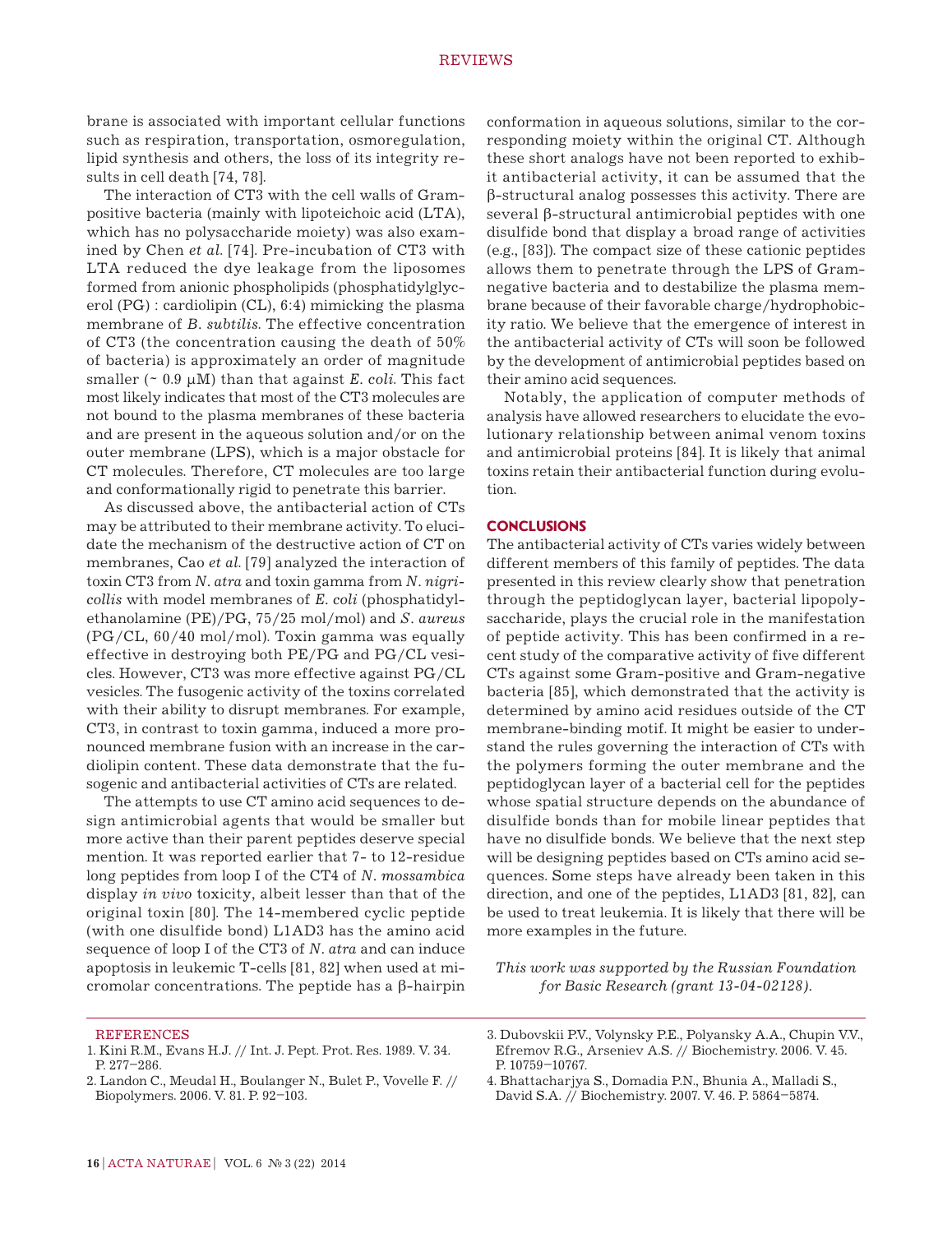- 5. Dubovskii P.V., Volynsky P.E., Polyansky A.A., Karpunin D.V., Chupin V.V., Efremov R.G., Arseniev A.S. // Biochemistry. 2008. V. 47. P. 3525–3533.
- 6. Abbassi F., Lequin O., Piesse C., Goasdoue N., Foulon T., Nicolas P., Ladram A. // J. Biol. Chem. 2010. V. 285. P. 16880–16892.
- 7. Legrand B., Laurencin M., Sarkis J., Duval E., Moret L., Hubert J.F., Cohen M., Vie V., Zatyiny-Gaudin C., Henry J., Baudi-Floc'h M., Bondon A. // Biochim. Biophys. Acta. 2011. V. 1808. P. 106–116.
- 8. Wang G., Li X., Wang Z. // Nucleic Acids Res. 2009. V. 37. D933–937.
- 9. Bauer F., Schweimer K., Kluver E., Conejo-Garcia J.R., Forssmann W.G., Rosch P., Adermann K., Sticht H. // Protein Sci. 2001. V. 10. P. 2470–2479.
- 10. Powers J.P.S., Rozek A., Hancock R.E.W. // Biochim. Biophys. Acta. 2004. V. 1698. P. 239–250.
- 11. Sayyed-Ahmad A., Kaznessis Y.N. // PloS One. 2009. V. 4. № 3. e4799.
- 12. Konshina A.G., Dubovskii P.V., Efremov R.G. // Curr. Protein Pept. Sci. 2012. V. 13. P. 570–584.
- 13. Yount N.Y., Kupferwasser D., Spisni A., Dutz S.M., Ramjan Z.H., Sharma S., Waring A.J., Yeaman M.R. // Proc. Natl. Acad. Sci. USA. 2009. V. 106. P. 14972–14977.
- 14. Dubovskii P.V., Vassilevski A.A., Samsonova O.V., Egorova N.S., Kozlov S.A., Feofanov A.V., Arseniev A.S., Grishin E.V. // FEBS J. 2011. V. 278. P. 4382–4393.
- 15. Mader J.S., Hoskin D.W. // Expert Opin. Investig. Drugs. 2006. V. 15. P. 933–946.
- 16. Hoskin D.W., Ramamoorthy A. // Biochim. Biophys. Acta. 2008. V. 1778. P. 357–375.
- 17. Schweizer F. // Eur. J. Pharmacol. 2009. V. 625. P. 190–194.
- 18. Riedl S., Zweytick D., Lohner K. // Chem. Phys. Lipids. 2011. V. 164. P. 766–781.
- 19. Fazio M.A., Jouvensal L., Vovelle F., Bulet P., Miranda M.T., Daffre S., Miranda A. // Biopolymers. 2007. V. 88. P. 386–400.
- 20. Haney E.F., Hunter H.N., Matsuzaki K., Vogel H.J. // Biochim. Biophys. Acta. 2009. V. 1788. P. 1639–1655.
- 21. Feliu L., Oliveras G., Cirac A.D., Besalu E., Roses C., Colomer R., Bardaji E., Pianas M., Puig T. // Peptides. 2010. V. 31. P. 2017–2026.
- 22. Fadnes B., Uhlin-Hansen L., Lindin I., Rekdal O. // BMC Cancer. 2011. V. 11. P. 116.
- 23. Dubovskii P.V., Konshina A.G., Efremov R.G. // Curr. Med. Chem. 2014. V. 21. P. 270–287.
- 24. Nguyen L.T., Chau J.K., Perry N.A., de Boer L., Zaat S.A., Vogel H.J. // PloS One. 2010. V. 5. e12684.
- 25. Verardi R., Traaseth N.J., Shi L., Porcelli F., Monfregola L., De Luca S., Amodeo P., Veglia G., Scaloni A. // Biochim. Biophys. Acta. 2011. V. 1808. P. 34–40.
- 26. Dufton M.J., Hider R.C. // Pharmacol. Ther. 1988. V. 36. P.  $1-40$ .
- 27. Kumar T.K., Jayaraman G., Lee C.S., Arunkumar A.I., Sivaraman T., Samuel D., Yu C. // J. Biomol. Struct. Dyn. 1997. V. 15. P. 431–463.
- 28. Kini R.M., Doley R. // Toxicon. 2010. V. 56. P. 855–867.
- 29. Chien K.Y., Chiang C.M., Hseu Y.C., Vyas A.A., Rule G.S., Wu W. // J. Biol. Chem. 1994. V. 269. P. 14473–14483.
- 30. Dubovskii P.V., Lesovoy D.M., Dubinnyi M.A., Konshina A.G., Utkin Y.N., Efremov R.G., Arseniev A.S. // Biochem. J. 2005. V. 387. P. 807–815.
- 31. Dubinnyi M.A., Lesovoy D.M., Dubovskii P.V., Chupin V.V., Arseniev A.S. // Solid State Nucl. Magn. Reson. 2006. V. 29. P. 305–311.
- 32. Feofanov A.V., Sharonov G.V., Dubinnyi M.A., Astapova M.V., Kudelina I.A., Dubovskii P.V., Rodionov D.I., Utkin Y.N., Arseniev A.S. // Biochemistry (Mosc.). 2004. V. 69. P. 1148–1157.
- 33. Feofanov A.V., Sharonov G.V., Astapova M.V., Rodionov D.I., Utkin Y.N., Arseniev A.S. // Biochem. J. 2005. V. 390. P. 11–18.
- 34. Wang C.H., Wu W.G. // FEBS Lett. 2005. V. 579. P. 3169– 3174.
- 35. Wu M., Ming W., Tang Y., Zhou S., Kong T., Dong W. // Am. J. Chin. Med. 2013. V. 41. P. 643–663.
- 36. Wu P.L., Chiu C.R., Huang W.N., Wu W.G. // Biochim. Biophys. Acta. 2012. V. 1818. P. 1378–1385.
- 37. Epand R.M., Rotem S., Mor A., Berno B., Epand R.F. // J. Am. Chem. Soc. 2008. V. 130. P. 14346–14352.
- 38. Dubovskii P.V., Dementieva D.V., Bocharov E.V., Utkin Y.N., Arseniev A.S. // J. Mol. Biol. 2001. V. 305. P. 137–149.
- 39. Dubovskii P.V., Lesovoy D.M., Dubinnyi M.A., Utkin Y.N., Arseniev A.S. // Eur. J. Biochem. 2003. V. 270. P. 2038–2046.
- 40. Tjong S.C., Chen T.S., Huang W.N., Wu W.G. // Biochemistry. 2007. V. 46. P. 9941–9952.
- 41. Galat A., Gross G., Drevet P., Sato A., Menez A. // FEBS J. 2008. V. 275. P. 3207–3225.
- 42. Chen T.S., Chung F.Y., Tjong S.C., Goh K.S., Huang W.N., Chien K.Y., Wu P.L., Lin H.C., Chen C.J., Wu W.G. // Biochemistry. 2005. V. 44. P. 7414–7426.
- 43. Dementieva D.V., Bocharov E.V., Arseniev A.S. // Eur. J. Biochem. 1999. V. 263. P. 152–162.
- 44. Dauplais M., Neumann J.M., Pinkasfeld S., Menez A., Roumestand C. // Eur. J. Biochem. 1995. V. 230. P. 213–220.
- 45. Vyas A.A., Pan J.J., Patel H.V., Vyas K.A., Chiang C.M., Sheu Y.C., Hwang J.K., Wu W.G. // J. Biol. Chem. 1997. V. 272. P. 9661–9670.
- 46. Vyas K.A., Patel H.V., Vyas A.A., Wu W.G. // Biochemistry. 1998. V. 37. P. 4527–4534.
- 47. Pal S.K., Gomes A., Dasgupta S.C., Gomes A. // Indian J. Exp. Biol. 2002. V. 40. P. 1353–1358.
- 48. de Lima D.C., Abreu A.P., de Freitas C.C., Santos D.O., Borges R.O., Dos Santos T.C., Cabral M.R., Rodrigues C.R., Castro H.C. // Evid. Based Complement. Alternat. Med. 2005. V. 2. P. 39–47.
- 49. Koh D.C., Armugam A., Jeyaseelan K. // Cell. Mol. Life Sci. 2006. V. 63. P. 3030–3041.
- 50. Samy P.R., Gopalakrishnakone P., Thwin M.M., Chow T.K., Bow H., Yap E.H., Thong T.W. // J. Appl. Microbiol. 2007. V. 102. P. 650–659.
- 51. Gomes A., Bhattacharjee P., Mishra R., Biswas A.K., Dasgupta S.C., Giri B. // Indian J. Exp. Biol. 2010. V. 48. P. 93–103.
- 52. Kapoor V.K. // Indian J. Exp. Biol. 2010. V. 48. P. 228–237.
- 53. King G.F. // Expert Opin. Biol. Ther. 2011. V. 11. P. 1469– 1484.
- 54. Lazarev V.N., Govorun V.M. // Appl. Biochem. Microbiol. 2010. V. 46. P. 803–814.
- 55. Koh C.Y., Kini R.M. // Toxicon. 2012. V. 59. № 4. P. 497– 506.
- 56. Talan D.A., Citron D.M., Overturf G.D., Singer B., Froman P., Goldstein E.J. // J. Infect. Dis. 1991. V. 164. P. 195–198.
- 57. Thomas R.G., Pough F.H. // Toxicon. 1979. V. 17. P. 221– 228.
- 58. Glaser H.S.R. // Copeia. 1948. P. 245–247.
- 59. Stiles B.G., Sexton F.W., Weinstein S.A. // Toxicon. 1991. V. 29. P. 1129–1141.
- 60. Okubo B.M., Silva O.N., Migliolo L., Gomes D.G., Porto W.F., Batista C.L., Ramos C.S., Holanda H.H., Dias S.C.,